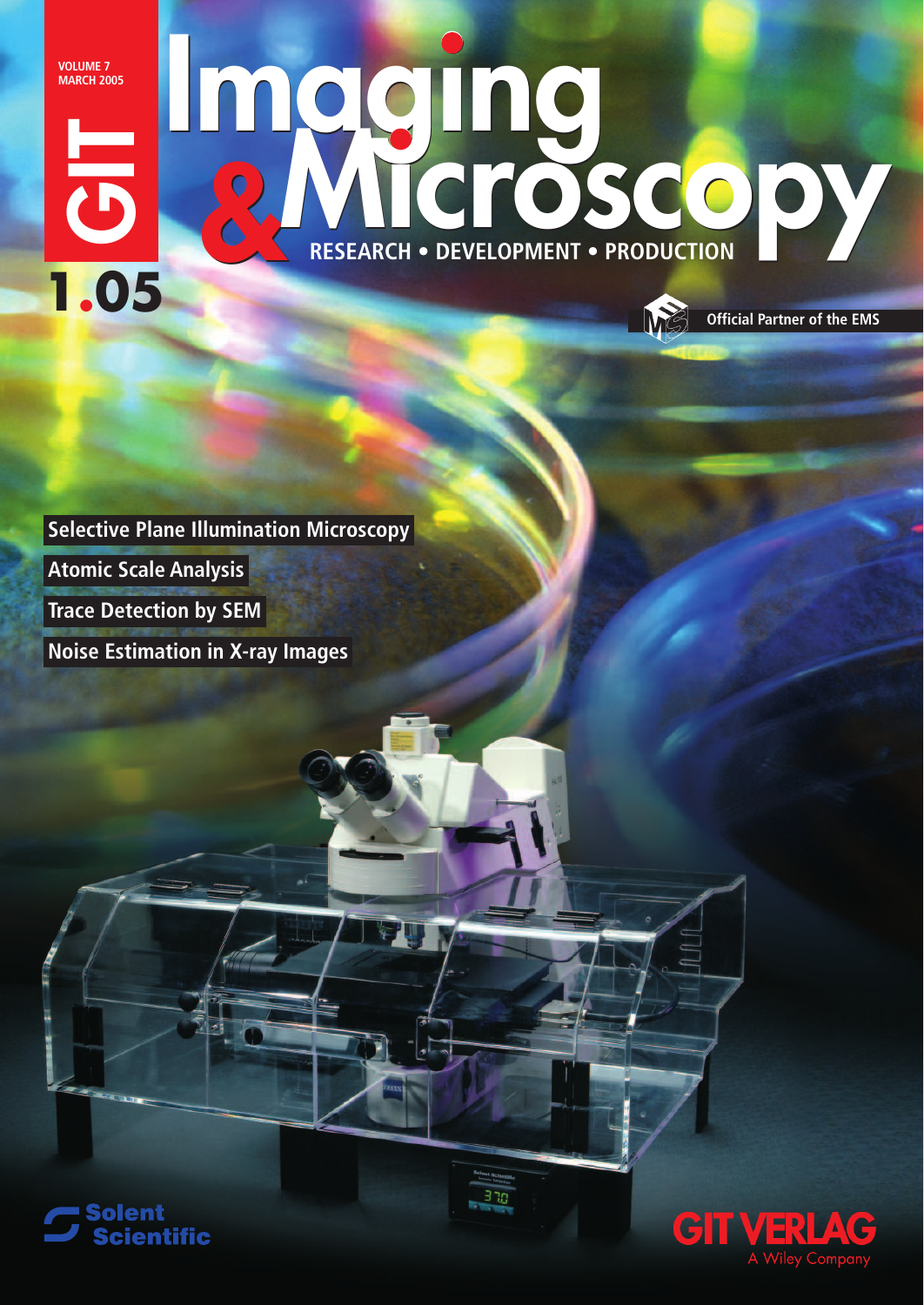## **Environmental Control for Live Cell Imaging**

Advances in computing power and high resolution cameras have opened many new avenues of biological research over the past 8-10 years. The Solent Scientific full enclosure microscope incubation chamber supports such research by enabling live cell imaging to be studied routinely in the laboratory.

The basic optical experiment has been refined such that high speed, high sensitivity observations can be made, with minimal stress being placed on the specimen. Now, software packages allow the researcher to undertake image analysis and archiving in a fraction of the time taken only five years ago. A variety of image contrast enhancement techniques, such as Differential Interference Contrast, Hoffmann Modulation Contrast, Fluorescence, Confocal and Multi-Photon microscopy have all proved important. Combined with the use of specialised dyes to highlight certain types or parts of the cell, or with the use of electrodes or perfusion techniques to mimic in vivo stimuli, these techniques have created a rapidly expanding area of research into the fundamentals of cell and molecular biology.

In cloning and microgenics, the removal and replacement of nuclei and the addition of cellular material using laser microbeam or optical tweezer techniques are all commonplace. Meanwhile, outside of the research world, developments in in-vitro fertilisation now means that intra-cytoplasmic sperm injection (ICSI) can be used to inject a single sperm cell directly into an egg. In order to provide useful information for these studies, it is essential that the cell's host environment is reproduced as closely as possible, whilst at the same time ensuring the cells are accessible to microscopic examination.

Cells are routinely cultured in laboratory tissue culture incubators. The characteristics of these enclosures are that temperature is controlled, humidity is kept close to saturation and the atmosphere is maintained at  $5\%$  CO<sub>2</sub> in air. Observation of the living cells under the microscope, however, is not possible with such an incubator. For live cell imaging experiments the conditions maintained in the laboratory incubator must therefore be mimicked in the microscope incubator.



**Fig. 1: The iMIC Digital Imaging Platform from TILL Photonics fitted with a Solent Scientific Environmental Chamber**



**Fig. 2: 4,320 individual temperature measurements taken over a period of 12 hours**

#### **Temperature Control**

The longer the period of time involved, the more precise temperature control must be; the most demanding time-lapse studies being carried out not just over minutes or hours, but in many cases, over days. Consideration of the fractious behaviour of a child whose body temperature has been elevated from 37.0 °C to say 37.4 °C gives us a clear indication that cells similarly heated will be stressed. The precision of the temperature control therefore needs to be in the order of  $\pm$  0.1 °C.

The laboratory environment, however, can be a place of considerable heat differentials and drafts, with the highpower laser light sources used in fluorescence and confocal microscopy being a major source of heat. This demands the



Fig. 3: The CO<sub>2</sub> Enrichment accessory provides **humidity and pH control**

use of air conditioning systems, which, although designed to stop the lasers overheating, do not take into account the sensitivities of live cells.

Since the introduction of live cell microscopy, a number of approaches has been developed to control the environmental conditions for a specimen under observation.

Warm stages have a heated plate attached to the microscope stage. The cells rest on top of the heated zone and receive heat through the face of the culture vessel. There are, however, three drawbacks to this. Firstly, culture vessels positioned on a microscope stage are generally not placed in direct contact since it is likely that the base of the vessel will become scratched. (There is typically a gap of 0.5 mm between the vessel and the stage.) Secondly, the space directly be